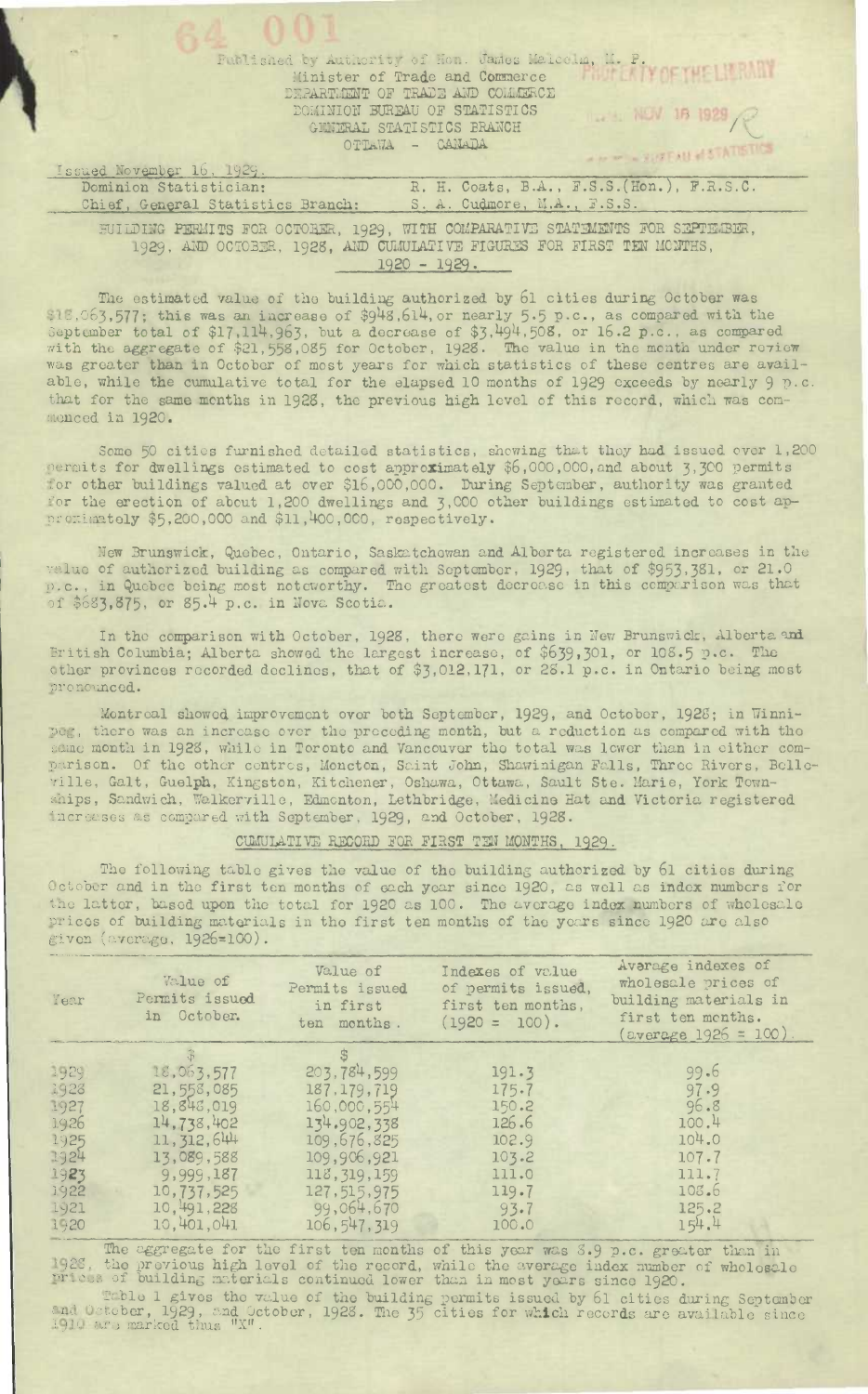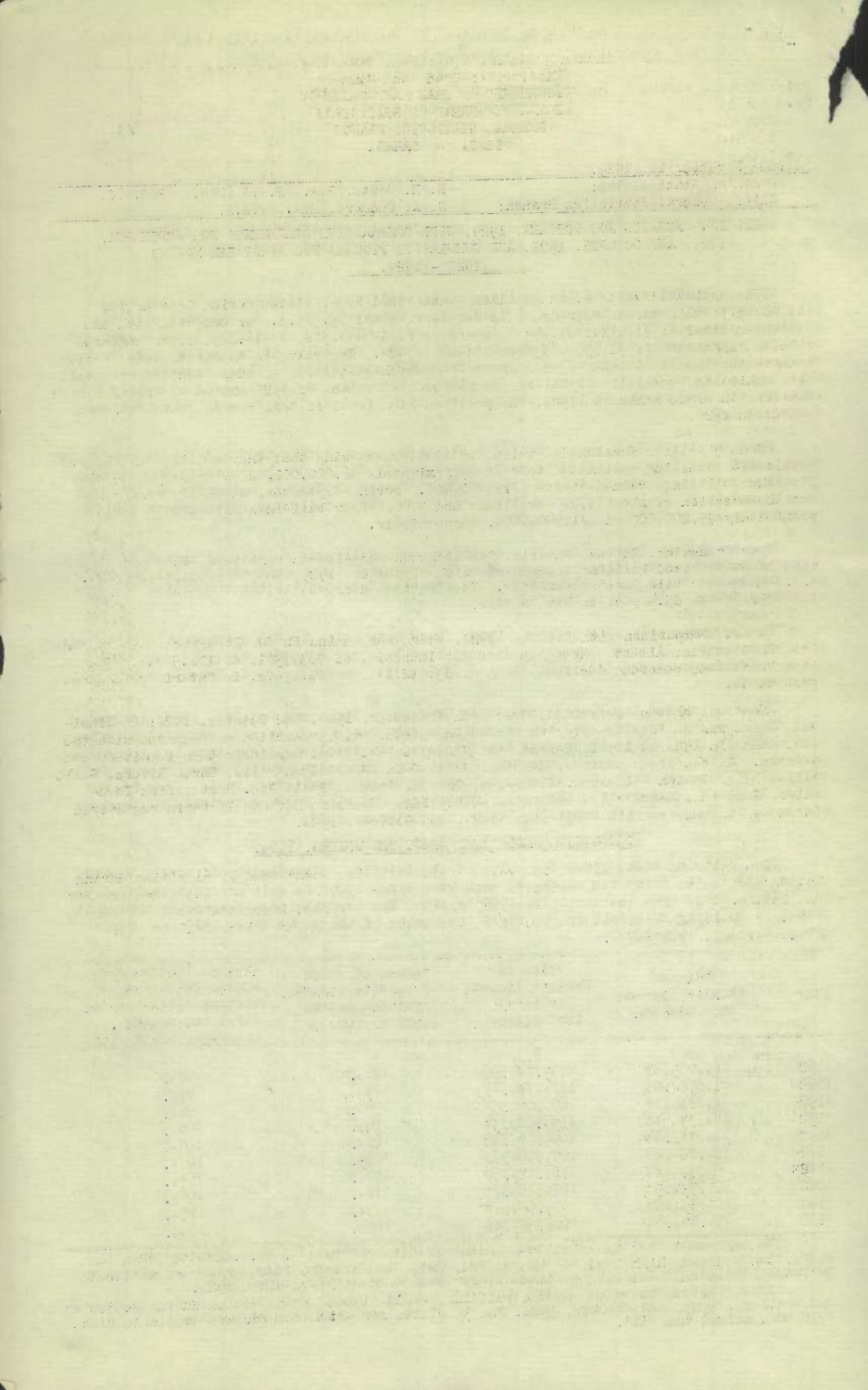| retter a Cost of Bullma, Work as Indicated by Building Fornite Issued by 61 0 ties. |                  |                                |                     |
|-------------------------------------------------------------------------------------|------------------|--------------------------------|---------------------|
| Cities                                                                              |                  | October, 1929. September 1929. | October, 928.       |
|                                                                                     | $\ddot{\phi}$    | \$                             | $\mathcal{F}$       |
| Princo Mard Island - Charlettetown                                                  | Li11             | Nil                            | Nil                 |
| Nova Scotia                                                                         | 116,507          | 800 782                        | 299,844             |
| x Halifax                                                                           | 101.357          | 771.098                        | 223,917             |
| New Glasgow                                                                         | 1,120            | 540                            | 680                 |
| x Sydney                                                                            | 13,530           | 28.744                         | 75,247              |
| Now Brunswick                                                                       | 131,192          | 103.575                        | 98,565              |
| Fredericton                                                                         |                  | Nil<br>20.175                  | II11                |
| x Moncton<br>x Saint John                                                           | 46,390<br>84,802 | 83.500                         | 23,985<br>74,580    |
| Quebec                                                                              | 5,500,695        | 4, 547, 314                    | 5,545,895           |
| x Montreal - x Maisenneuvo                                                          | 3,957,530        | 3,25                           | 3,505,6             |
| x Quoboc                                                                            | 644.374          | $72^{1}$ $353$                 | 790, 315            |
| Shawinigan Falls                                                                    | 200,060          | $13 - 30$                      | 11,050              |
| x Sherbrooke                                                                        | 57.500           | 733<br>107                     | 1.86,500            |
| x Three Rivers                                                                      | 26C, 225         | 47 335                         | 39.475              |
| x Vestmount                                                                         | 350,900          | 399,700                        | 708,450             |
| Ontario                                                                             | 7,718,323        | 7,170,758                      | 10,730,494          |
| Belleville                                                                          | 129,400          | 16.740                         | 8,000               |
| x Prantford                                                                         | 26,554           | 44, 372                        | 148, 348            |
| Chatham                                                                             | 40,615<br>65,900 | 80,670<br>67,690               | 37,710<br>32.650    |
| x Fort William<br>Galt                                                              | 180,030          | 40,765                         | 26,831              |
| x Guelph                                                                            | 81,145           | 35,740                         | 68,955              |
| x Hamilton                                                                          | 381,600          | 571,500                        | 442,750             |
| x Kingston                                                                          | 332,814          | 20, 355                        | 35,228              |
| x Kitchener                                                                         | 141,715          | 91,302                         | 81,456              |
| x London                                                                            | 329,145          | 407,760                        | 149,225             |
| Niagara Falls                                                                       | 62,400           | 82,892                         | 1,092,430           |
| Oshawa                                                                              | 429,485          | 30,580                         | 364, 133            |
| x Ottawa                                                                            | 326,925          | 293,590                        | 264,760             |
| Owen Sound                                                                          | 10.100           | 10,050                         | 5,150               |
| x Peterborough                                                                      | 43,475           | 189,655                        | 39,720              |
| x Port Arthur                                                                       | 29,345           | 39,555                         | 44,910              |
| x Stratford                                                                         | 10,764           | 7,031                          | 19,583              |
| x St. Catharines<br>x St. Themas                                                    | 163,757<br>3,265 | 257, 350<br>8,295              | 538,605<br>3,250    |
| Sarnia                                                                              | 67,963           | 24,855                         | 17,903              |
| Sault Ste. Marie                                                                    | 40,666           | 28.913                         | 33,261              |
| x Toronto                                                                           | 2,927,263        | 3.150, 42.                     | 4,805,329           |
| York & East York Townships                                                          | 1,094,635        | 825,07                         | 1, C20, 010         |
| <b>Welland</b>                                                                      | 6,390            | 32,395                         | 15,730              |
| x <i>Jindsor</i>                                                                    | 178,545          | 570, 555                       | 831,295             |
| East Windsor                                                                        | 36,698           | 57,250                         | 61,200              |
| Riverside                                                                           | 11,650           | 20, +00                        | 18,300              |
| Sandwich                                                                            | 347,500          | 25,500                         | 216,850             |
| Walkerville                                                                         | 175,000          | 121,000                        | 124,000             |
| Woodstock                                                                           | 43,281           | 15,504                         | 47,922              |
| Hanitcba                                                                            | 668,997          | 702, 470                       | 1,210,315<br>34,525 |
| x Brandon                                                                           | 5,682<br>58,415  | 30.020<br>133,100              | 68, C40             |
| St. Boniface<br>x Winnipeg                                                          | 604,900          | 539,350                        | 1,107.750           |
| Saskatchewan                                                                        | 1,402,810        | 1,378,335                      | 1,851,175           |
| x Moose Jaw                                                                         | 133,022          | 256,950                        | 17,370              |
| x Regina                                                                            | 749,263          | 304, 375                       | 1,181,105           |
| x Saskatcon                                                                         | 520,525          | 817,010                        | 652,700             |
| Albarta                                                                             | 1,223, 442       | 949, 249                       | 589,141             |
| x Calgary                                                                           | 529,612          | 601,109                        | 387,854             |
| x Edmonton                                                                          | 616,995          | 314.9                          | 175,840             |
| Lethbridge                                                                          | 48,295           | 26, 4, 0                       | <b>20 500</b>       |
| Hedicine Hat                                                                        | 33,540           | 6,320                          | 4,947               |
| British Columbia                                                                    | 1,296,611        | $1, +62, 3302$                 | 1,232,656           |
| Kamlocps                                                                            | 13,040           | 21,330                         | 7,615               |
| Janaimo<br>x New Westminster                                                        | 7,275            | 7,550<br>123,435               | 2,077<br>26,610     |
| Prince Rupert                                                                       | 54,300<br>2,955  | 7,000                          | 5,329               |
| x Vancouver 3/                                                                      | 1,087,816        | 1,241,500                      | 1,113,015           |
| North Vancouver                                                                     | 5,490            | 6,8.10                         | 6,570               |
| x Victoria                                                                          | 125,735          | 54.375                         | 71,440              |
| Total - 51 Cities                                                                   | 18,063,577       | 1, 1.14.9c72                   | 21,558,065          |
| $x$ Total - 35 Cities                                                               | 14.891.639       | 15,475.8.1                     | 17,803,977          |

 $\ddot{\phantom{a}}$ 

The Report not received. 2/ Includes Prince Rupert not shown in September report. 3/ Indicated Prince Rupert not shown in September report. 3/ Indicated Point Grey and Scuth Vancouver, formerly given separately; from Janua